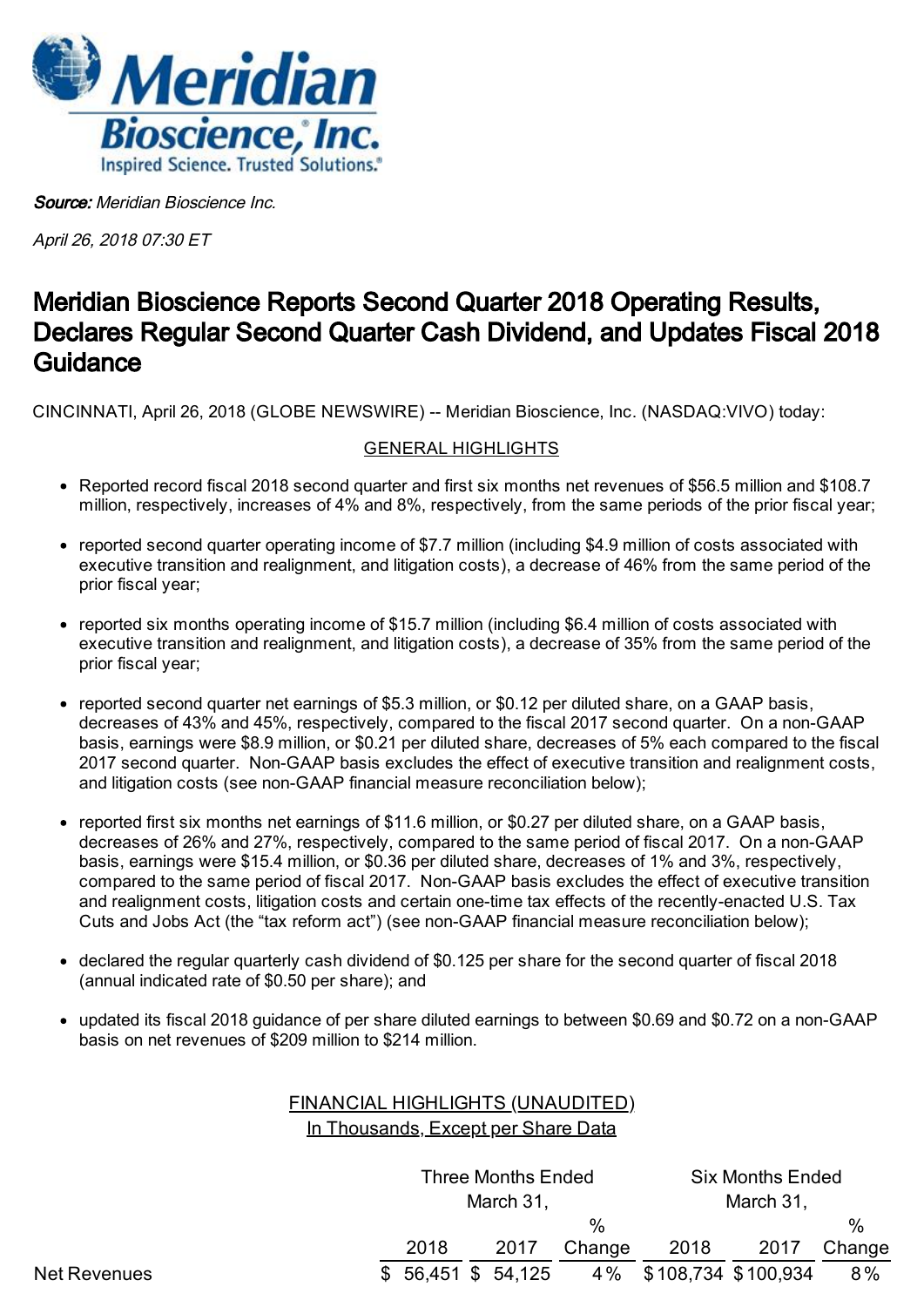| Operating Income                                   | 7,678           | 14,186 | $-46%$ | 15,739          | 24,271 | $-35%$ |
|----------------------------------------------------|-----------------|--------|--------|-----------------|--------|--------|
| Net Earnings                                       | 5,288           | 9,312  | $-43%$ | 11,590          | 15,591 | $-26%$ |
| <b>Diluted Earnings per Share</b>                  | \$<br>0.12S     | 0.22   | $-45%$ | \$<br>$0.27$ \$ | 0.37   | $-27%$ |
| Diluted Earnings per Share                         |                 |        |        |                 |        |        |
| excluding effect of executive transition           |                 |        |        |                 |        |        |
| and                                                |                 |        |        |                 |        |        |
| realignment costs, litigation costs and<br>certain |                 |        |        |                 |        |        |
| effects of tax reform legislation (see non-        |                 |        |        |                 |        |        |
| <b>GAAP</b>                                        |                 |        |        |                 |        |        |
| financial measure reconciliation)                  | \$<br>$0.21$ \$ | 0.22   | $-5\%$ | \$<br>$0.36$ \$ | 0.37   | $-3\%$ |
|                                                    |                 |        |        |                 |        |        |

|                             | March 31,           |         |  |  |  |  |  |  |
|-----------------------------|---------------------|---------|--|--|--|--|--|--|
|                             | 2018                | 2017    |  |  |  |  |  |  |
| Cash and Equivalents        | $$56,400$ $$54,745$ |         |  |  |  |  |  |  |
| <b>Working Capital</b>      | 113,691             | 108,896 |  |  |  |  |  |  |
| Long-term Debt              | 52,414              | 56,879  |  |  |  |  |  |  |
| <b>Shareholders' Equity</b> | 174,336             | 170,828 |  |  |  |  |  |  |
| <b>Total Assets</b>         | 254,547             | 251,902 |  |  |  |  |  |  |

#### COMPANY COMMENTS

Jack Kenny, Chief Executive Officer, commented, "We delivered record top-line performance (versus a strong comparable) during the quarter, reflecting solid contributions from both the Diagnostics and Life Science segments. This strong top-line performance contributed to non-GAAP diluted earnings per share of \$0.21. Diagnostics revenues grew 5% in the quarter year-over-year (3% on a constant currency basis), while Life Science revenues advanced 2% (1% on a constant currency basis). Year-to-date Diagnostics revenues are up 8% year-over-year (6% on a constant currency basis), while Life Science revenues have advanced 7% (5% on a constant currency basis).

Our Diagnostics Segment benefitted from a strong respiratory season. Additionally, we are seeing continued stabilization across product lines including H. pylori and C. difficile and believe that efforts to improve our commercial effectiveness are materializing. Our foodborne product line, though down for the quarter, is stable for the six month period compared to last year. As expected, our Magellan LeadCare<sup>®</sup> testing product line delivered double-digit growth for the quarter against an easier comparison and placements of LeadCare II in the quarter increased compared to the prior quarter due to multi-analyzer placements at two health care systems. We continue to work closely with the FDA regarding the use of venous blood with Magellan's LeadCare Testing Systems. We remain committed to enhancing Magellan's quality system, and are progressing with the appropriate focus and resources. During fiscal 2018, we have invested approximately \$1 million dollars to enhance the quality system and to work with the FDA in efforts to regain our claim for use of venous blood on the testing systems sometime in the future.

Our Life Science Segment turned in respectable performance during the quarter, with our molecular reagents product line posting another quarter of robust growth. While overall growth in the quarter was subdued due to a tough comparison for our immunological reagents, this segment is performing very well. Additionally, we are continuing to reap benefits from our investments in Asia-Pacific markets, with revenues in China growing approximately \$0.8 million for the second quarter and \$1.6 million year-to-date over fiscal 2017.

We continue to drive increased investment in research and development initiatives. Our Curian platform, which leverages both optical and fluorescent technologies, is expected to launch with its initial assays in calendar 2019. We expect this platform to contribute to revenues in the second half of fiscal 2019. Our *illumi*gene CMV, the first molecular test for cytomegalovirus, is targeted to launch late in calendar year 2018. This test is designed to detect the presence of cytomegalovirus in newborns, which can cause hearing loss as well as intellectual disability. Progress on our H. pylori/Clarithromycin resistance assay continues and we expect to enter clinical trials near the end of calendar 2018.

As we look ahead to the second half of fiscal 2018, both our Diagnostics and Life Science segments remain on track to perform in-line with original expectations. Our previously announced organizational realignment is in place, integration efforts are underway, and we continue to be excited about the potential to increase efficiencies and decrease costs across the business. We remain committed to reinvesting potential savings resulting from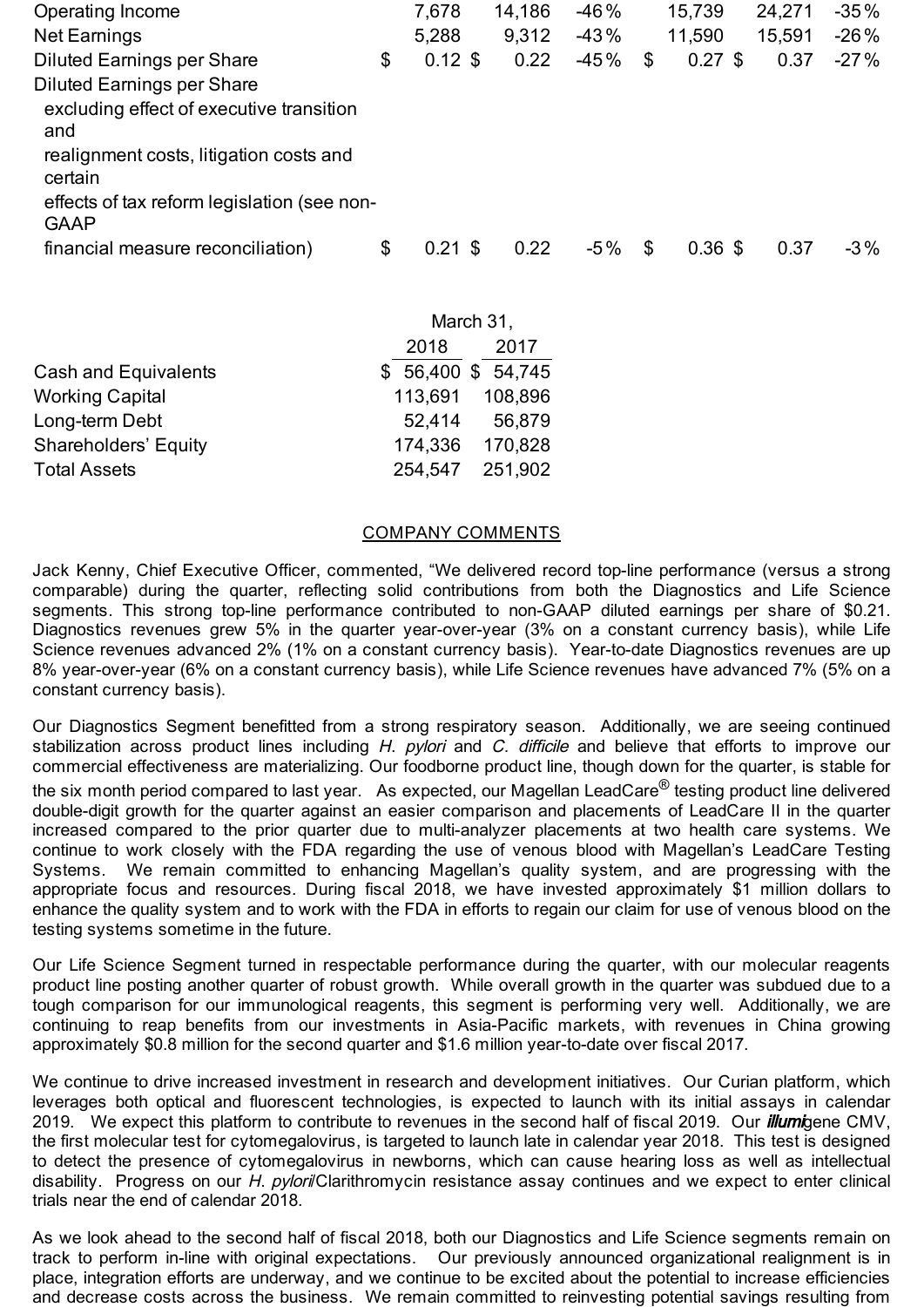this realignment back into the business, with an emphasis on bolstering R&D spending, business development, and customer-facing roles.

Based upon the strength of our first half results, particularly in our respiratory business, we are increasing our fiscal 2018 revenue guidance. Non-GAAP diluted earnings per share guidance has been adjusted to reflect the positive benefit of tax revisions resulting from the tax reform act, balanced by higher expected costs related to FDA remediation and R&D spending."

### TAX REFORM IMPACT

Our GAAP net earnings for the year include the effects of the U.S. Tax Cuts and Jobs Acts (the "tax reform act") signed into law during December 2017. Included therein are (i) a benefit of \$1.7 million (\$0.04 per diluted share) in the first quarter primarily related to the re-measurement of our U.S. net deferred tax liabilities; and (ii) a provisional charge of \$850,000 (\$0.02 per diluted share) in the first quarter for the mandatory U.S. repatriation transition tax. Excluding these discrete items, we are estimating our effective tax rate to be in the range of 26% to 27% on a normalized basis during fiscal 2018. Approximately 25% of our cash is held outside of the U.S. At this time, we do not expect to repatriate large amounts of cash from overseas subsidiaries.

Looking to fiscal 2019 and beyond, upon completing strategic planning activities this summer, we will determine the extent to which future savings resulting from tax reform will be utilized to increase R&D spending and for other initiatives, such as to fund increases in entry level wages and our community benefit programs.

### CASH DIVIDEND MATTERS

The Board of Directors declared the regular quarterly cash dividend of \$0.125 per share for the second quarter ended March 31, 2018. The dividend is payable on May 17, 2018 to shareholders of record as of the close of business on May 7, 2018. Guided by the Company's policy of setting a payout ratio of between 75% and 85% of each fiscal year's expected net earnings, the actual declaration and amount of dividends will be determined by the Board of Directors in its discretion based upon its evaluation of earnings on both a GAAP and non-GAAP basis, cash flow requirements and future business developments, including any acquisitions and other factors deemed relevant by the Board.

## FISCAL 2018 GUIDANCE UPDATED

The Company now expects revenues for the fiscal year ending September 30, 2018 of between \$209 million to \$214 million, compared to the previous guidance range of \$207 million to \$212 million.

Management expects non-GAAP net earnings for fiscal 2018 to be between \$0.69 and \$0.72 per share, an increase from the previously published range of \$0.65 to \$0.68. Non-GAAP earnings per share for fiscal year 2018 excludes the impacts of litigation costs, executive transition and realignment costs, potential future costs associated with the realignment of our organizational structure and the one-time benefit of tax reform, namely the re-measurement of deferred tax liabilities and the repatriation transition tax. Several of these excluded amounts pertain to events that have not yet occurred and are not currently possible to estimate with a reasonable degree of accuracy and could differ materially. Therefore, no reconciliation to GAAP amounts has been provided.

These per share estimates assume an increase in average shares outstanding from approximately 42.6 million at fiscal 2017 year-end to approximately 42.8 million at fiscal 2018 year-end.

The revenue and earnings guidance provided in this press release is derived from expected internal growth and does not include the impact of any acquisitions the Company may complete during fiscal 2018.

#### FINANCIAL CONDITION

The Company's financial condition remains sound. At March 31, 2018, current assets were \$139.5 million compared to current liabilities of \$25.8 million, resulting in working capital of \$113.7 million and a current ratio of 5.4. Cash and equivalents were \$56.4 million, and the Company had 100% borrowing capacity under its \$30.0 million commercial bank credit facility. The Company's bank-debt obligations, all of which were incurred in connection with the 2016 acquisition of Magellan, totaled \$52.4 million as of March 31, 2018.

#### INTERIM UNAUDITED OPERATING RESULTS (In Thousands, Except per Share Data)

The following table sets forth the unaudited comparative results of Meridian on a U.S. GAAP basis for the interim periods of fiscal 2018 and fiscal 2017.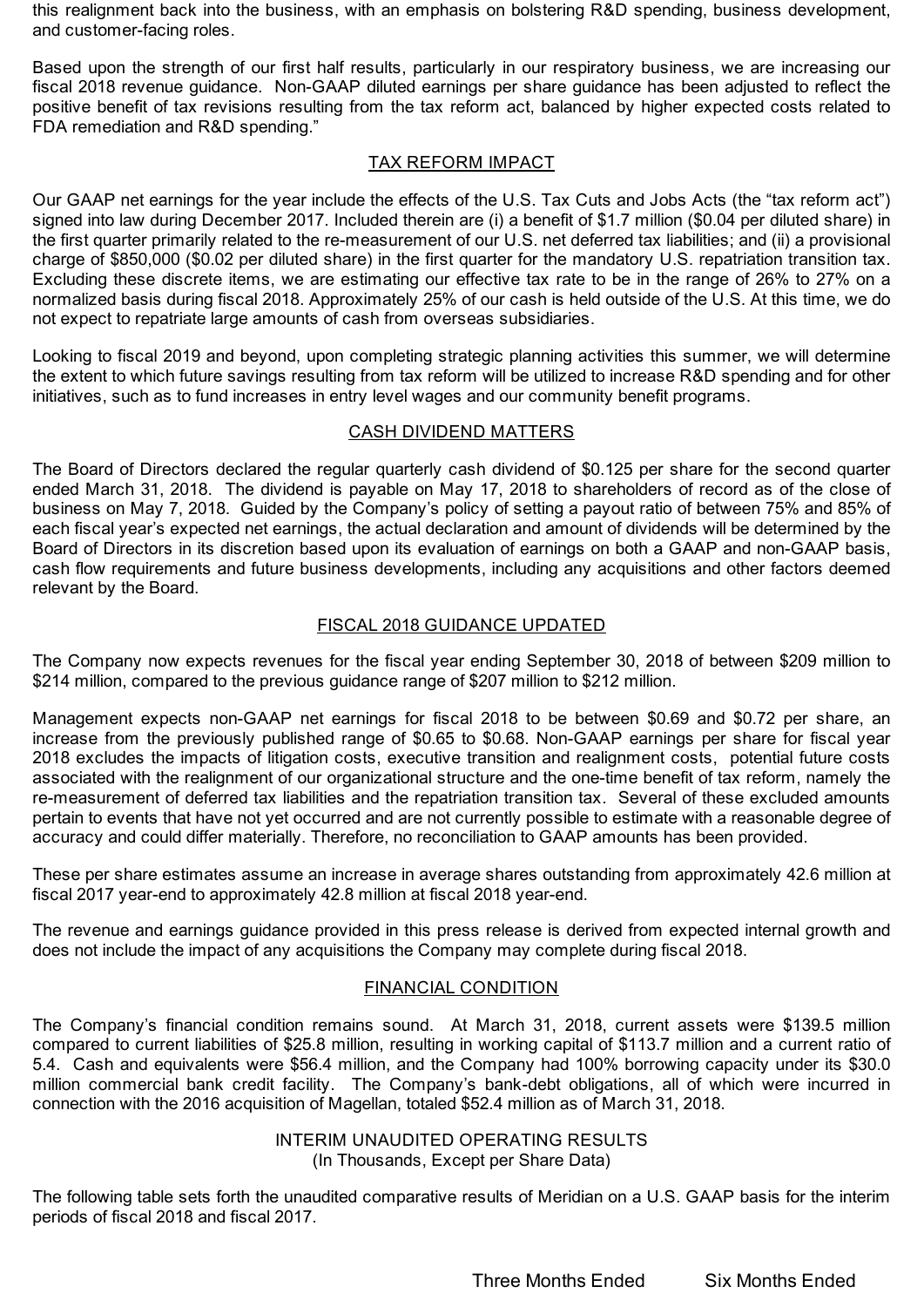|                                            |    | March 31, |               |           | March 31,                  |         |       |         |  |  |  |
|--------------------------------------------|----|-----------|---------------|-----------|----------------------------|---------|-------|---------|--|--|--|
|                                            |    | 2018      |               | 2017      |                            | 2018    |       | 2017    |  |  |  |
| Net revenues                               | \$ | 56,451    | \$            | 54,125    | $\boldsymbol{\mathcal{L}}$ | 108,734 | $\$\$ | 100,934 |  |  |  |
| Cost of sales                              |    | 21,882    |               | 20,648    |                            | 42,379  |       | 38,418  |  |  |  |
| Gross profit                               |    | 34,569    |               | 33,477    |                            | 66,355  |       | 62,516  |  |  |  |
| Operating expenses                         |    |           |               |           |                            |         |       |         |  |  |  |
| Research and development                   |    | 4,222     |               | 3,951     |                            | 8,702   |       | 7,548   |  |  |  |
| Selling and marketing                      |    | 8,648     |               | 8,066     |                            | 17,458  |       | 15,684  |  |  |  |
| General and administrative                 |    | 9,110     |               | 7,274     |                            | 18,062  |       | 15,013  |  |  |  |
| Executive transition and realignment costs |    | 3,458     |               |           |                            | 4,192   |       |         |  |  |  |
| Litigation costs                           |    | 1,453     |               |           |                            | 2,202   |       |         |  |  |  |
| Total operating expenses                   |    | 26,891    |               | 19,291    |                            | 50,616  |       | 38,245  |  |  |  |
| Operating income                           |    | 7,678     |               | 14,186    |                            | 15,739  |       | 24,271  |  |  |  |
| Other income (expense), net                |    | (454)     |               | 4         |                            | (857)   |       | (422)   |  |  |  |
| Earnings before income taxes               |    | 7,224     |               | 14,190    |                            | 14,882  |       | 23,849  |  |  |  |
| Income tax provision                       |    | 1,936     |               | 4,878     |                            | 3,292   |       | 8,258   |  |  |  |
| Net earnings                               | S  | 5,288     | \$.           | 9,312     | \$                         | 11,590  | \$    | 15,591  |  |  |  |
| Net earnings per basic common share        | \$ | 0.12      | $\mathbb{S}$  | $0.22$ \$ |                            | 0.27    | \$    | 0.37    |  |  |  |
| Basic common shares outstanding            |    | 42,323    |               | 42,202    |                            | 42,289  |       | 42,177  |  |  |  |
| Net earnings per diluted common share      | \$ | 0.12      | $\mathcal{L}$ | $0.22$ \$ |                            | 0.27    | \$    | 0.37    |  |  |  |
| Diluted common shares outstanding          |    | 42,732    |               | 42,568    |                            | 42,693  |       | 42,539  |  |  |  |

The following table sets forth the unaudited segment data for the interim periods in fiscal 2018 and fiscal 2017 (in thousands).

|                                                            | <b>Three Months</b> |          |    |                         |           |                              |    |          |  |
|------------------------------------------------------------|---------------------|----------|----|-------------------------|-----------|------------------------------|----|----------|--|
|                                                            | Ended               |          |    | <b>Six Months Ended</b> |           |                              |    |          |  |
|                                                            | March 31,           |          |    |                         | March 31, |                              |    |          |  |
|                                                            | 2018<br>2017        |          |    |                         | 2018      | 2017                         |    |          |  |
| Net revenues                                               |                     |          |    |                         |           |                              |    |          |  |
| Diagnostics                                                |                     | \$39,782 |    | $$37,772$ \$            |           | 77,272                       | S. | 71,580   |  |
| Life Science                                               |                     | 16,669   |    | 16,353                  |           | 31,462                       |    | 29,354   |  |
|                                                            |                     | \$56,451 |    |                         |           | \$54,125 \$108,734 \$100,934 |    |          |  |
| Operating Income                                           |                     |          |    |                         |           |                              |    |          |  |
| Diagnostics                                                | \$                  | 8,986    | \$ | $9,595$ \$              |           | 15,760                       | \$ | 16,238   |  |
| Life Science                                               |                     | 3,576    |    | 4,571                   |           | 6,360                        |    | 7,838    |  |
| Executive Transition and Realignment Costs, and Litigation |                     |          |    |                         |           |                              |    |          |  |
| Costs                                                      |                     | (4, 911) |    |                         |           | (6, 394)                     |    |          |  |
| Eliminations                                               |                     | 27       |    | 20                      |           | 13                           |    | 195      |  |
|                                                            | \$                  | 7,678    |    | $$14,186$ \$            |           | 15,739                       |    | \$24,271 |  |

#### NON-GAAP FINANCIAL MEASURES

In this press release, we have supplemented our reported GAAP financial information with information on net earnings, basic earnings per share and diluted earnings per share excluding the effects of executive transition and realignment costs, litigation costs and certain one-time tax effects of the tax reform act. We have provided in the tables below reconciliations of net earnings, basic earnings per share and diluted earnings per share, with and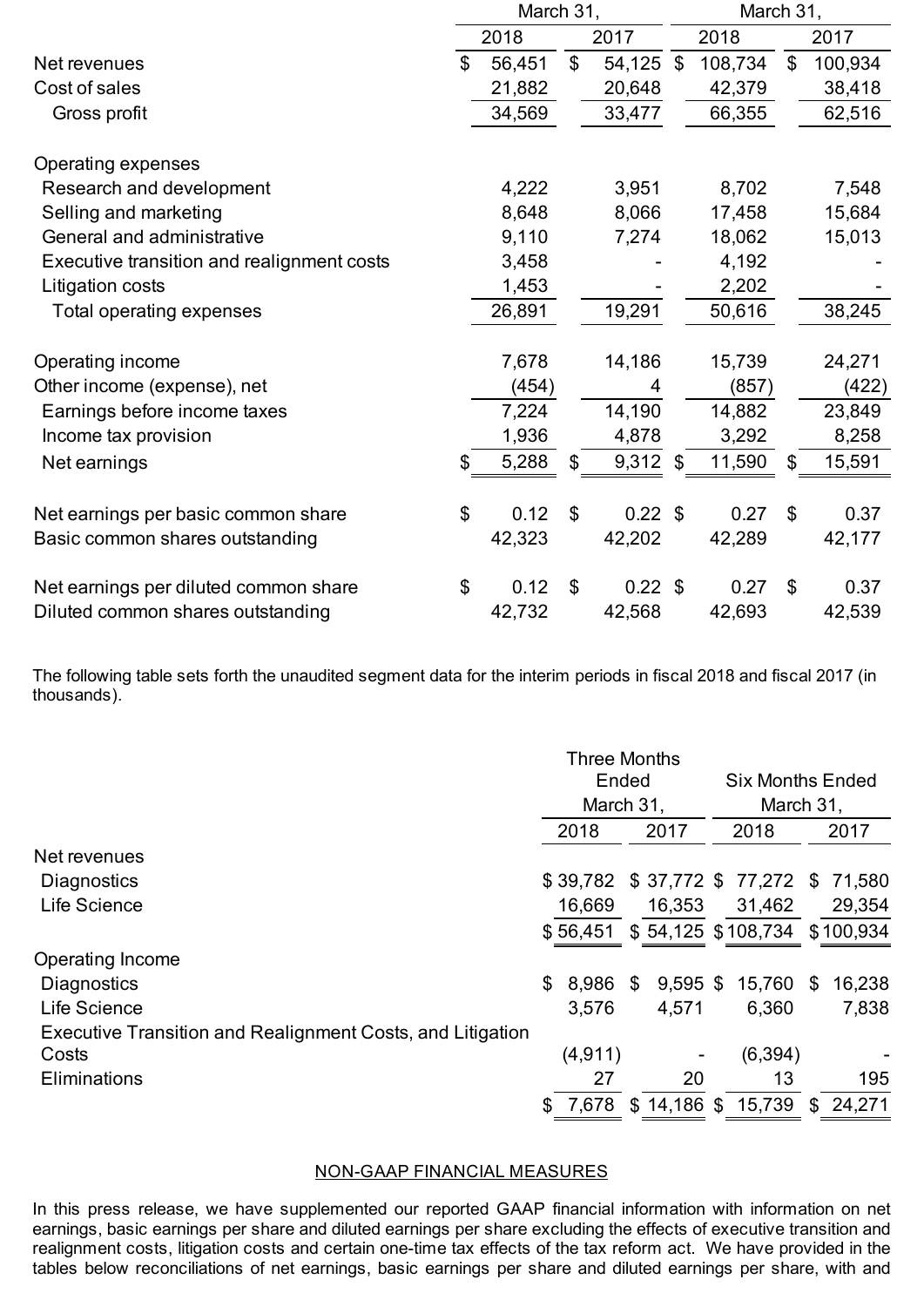without the effects of these non-routine items, for the second quarters and six month periods ended March 31, 2018 and March 31, 2017.

We believe this information is useful to an investor in evaluating our performance because:

- 1. These measures help investors to more meaningfully evaluate and compare the results of operations from period to period by removing the impacts of these non-routine items; and
- 2. These measures are used by our management for various purposes, including evaluating performance against incentive bonus achievement targets, comparing performance from period to period in presentations to our board of directors, and as a basis for strategic planning and forecasting.

These non-GAAP measures may be different from non-GAAP measures used by other companies. In addition, the non-GAAP measures are not based on any comprehensive set of accounting rules or principles. Non-GAAP measures have limitations, in that they do not reflect all amounts associated with our results as determined in accordance with U.S. GAAP. Therefore, these measures should only be used to evaluate our results in conjunction with corresponding GAAP measures.

# SECOND QUARTER AND SIX MONTH YEAR-TO-DATE GAAP TO NON-GAAP RECONCILATION TABLES (In Thousands, Except per Share Data)

|                                             |               | <b>Three Months</b> |                |            | <b>Six Months</b> |                 |                           |        |  |
|---------------------------------------------|---------------|---------------------|----------------|------------|-------------------|-----------------|---------------------------|--------|--|
|                                             |               | Ended March 31,     |                |            |                   | Ended March 31, |                           |        |  |
|                                             |               | 2018                | 2017           |            |                   | 2018            |                           | 2017   |  |
| Net Earnings -                              |               |                     |                |            |                   |                 |                           |        |  |
| U.S. GAAP basis                             | \$            | 5,288               | $\mathfrak{F}$ | $9,312$ \$ |                   | 11,590          | $\$\$                     | 15,591 |  |
| Executive transition and realignment costs* |               | 2,517               |                |            |                   | 3,052           |                           |        |  |
| Litigation costs*                           |               | 1,058               |                |            |                   | 1,603           |                           |        |  |
| One-time benefit from tax law change        |               |                     |                |            |                   | (1,695)         |                           |        |  |
| Repatriation transition tax                 |               |                     |                |            |                   | 854             |                           |        |  |
| <b>Adjusted Earnings</b>                    | $\mathcal{S}$ | 8,863               | \$             | $9,312$ \$ |                   | 15,404          | $\mathfrak{F}$            | 15,591 |  |
| Net Earnings per Basic Common Share -       |               |                     |                |            |                   |                 |                           |        |  |
| U.S. GAAP basis                             | \$            | 0.12                | $\mathbb{S}$   | $0.22$ \$  |                   | 0.27            | $\mathfrak{L}$            | 0.37   |  |
| Executive transition and realignment costs  |               | 0.06                |                |            |                   | 0.07            |                           |        |  |
| Litigation costs                            |               | 0.02                |                |            |                   | 0.04            |                           |        |  |
| One-time benefit from tax law change        |               |                     |                |            |                   | (0.04)          |                           |        |  |
| Repatriation transition tax                 |               |                     |                |            |                   | 0.02            |                           |        |  |
| <b>Adjusted Basic EPS</b>                   | $\mathbf{\$}$ | $0.21**$ \$         |                | $0.22$ \$  |                   | 0.36            | $\boldsymbol{\mathsf{S}}$ | 0.37   |  |
|                                             |               |                     |                |            |                   |                 |                           |        |  |
| Net Earnings per Diluted Common Share -     |               |                     |                |            |                   |                 |                           |        |  |
| U.S. GAAP basis                             | $\mathbb{S}$  | 0.12                | $\mathcal{L}$  | $0.22$ \$  |                   | 0.27            | $\mathcal{L}$             | 0.37   |  |
| Executive transition and realignment costs  |               | 0.06                |                |            |                   | 0.07            |                           |        |  |
| Litigation costs                            |               | 0.02                |                |            |                   | 0.04            |                           |        |  |
| One-time benefit from tax law change        |               |                     |                |            |                   | (0.04)          |                           |        |  |
| Repatriation transition tax                 |               |                     |                |            |                   | 0.02            |                           |        |  |
| <b>Adjusted Diluted EPS</b>                 | \$            | $0.21**$ \$         |                | $0.22$ \$  |                   | 0.36            | $\boldsymbol{\mathsf{S}}$ | 0.37   |  |
|                                             |               |                     |                |            |                   |                 |                           |        |  |

\* Net of tax.

\*\* Does not sum to total due to rounding.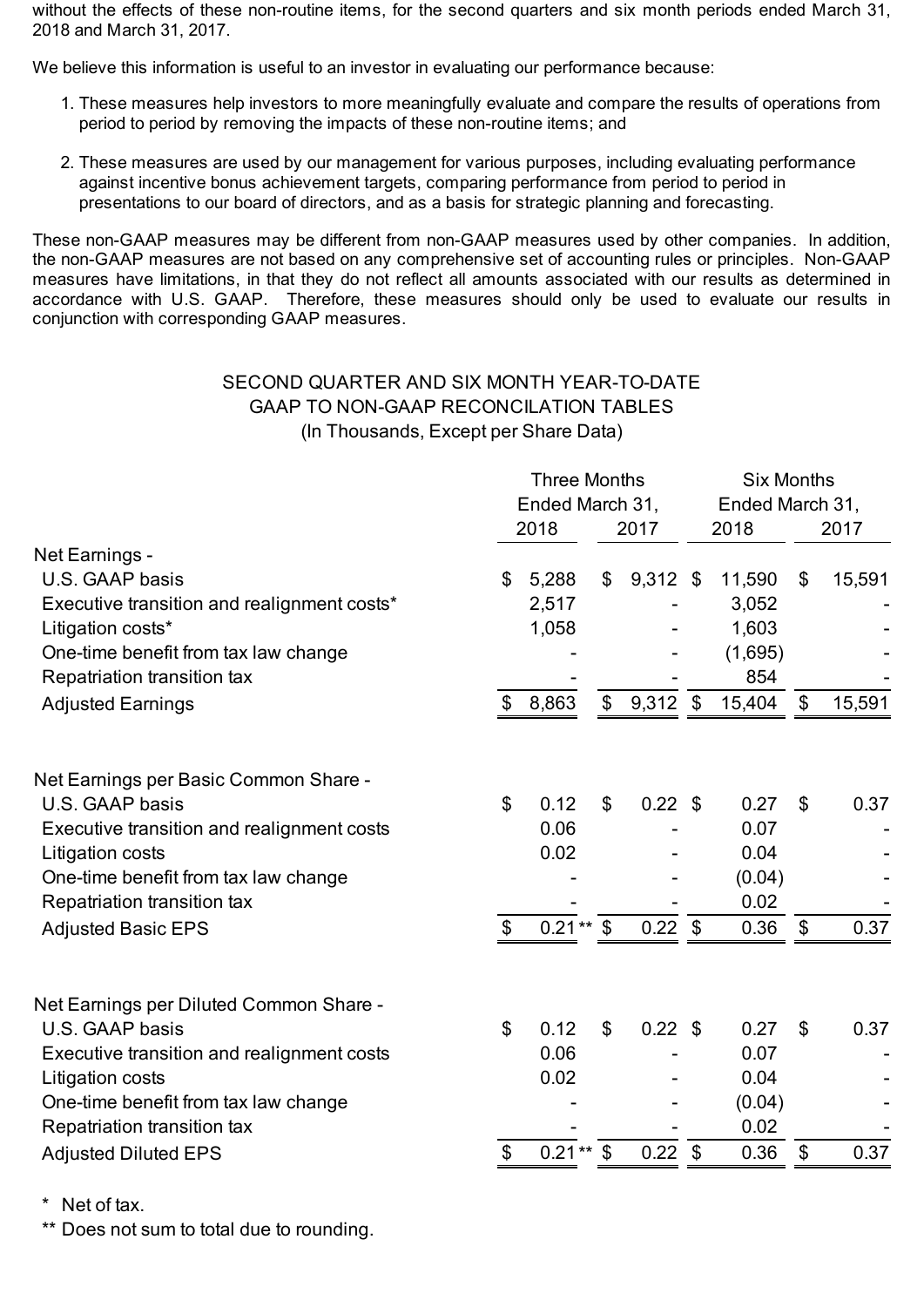#### FORWARD-LOOKING STATEMENTS

The Private Securities Litigation Reform Act of 1995 provides a safe harbor from civil litigation for forward-looking statements accompanied by meaningful cautionary statements. Except for historical information, this report contains forward-looking statements within the meaning of Section 27A of the Securities Act of 1933, as amended, and Section 21E of the Securities Exchange Act of 1934, which may be identified by words such as "estimates", "anticipates", "projects", "plans", "seeks", "may", "will", "expects", "intends", "believes", "should" and similar expressions or the negative versions thereof and which also may be identified by their context. All statements that address operating performance or events or developments that Meridian expects or anticipates will occur in the future, including, but not limited to, statements relating to per share diluted earnings and revenue, are forward-looking statements. Such statements, whether expressed or implied, are based upon current expectations of the Company and speak only as of the date made. Specifically, Meridian's forward-looking statements are, and will be, based on management's then-current views and assumptions regarding future events and operating performance. Meridian assumes no obligation to publicly update or revise any forwardlooking statements even if experience or future changes make it clear that any projected results expressed or implied therein will not be realized. These statements are subject to various risks, uncertainties and other factors that could cause actual results to differ materially, including, without limitation, the following:

Meridian's operating results, financial condition and continued growth depends, in part, on its ability to introduce into the marketplace enhancements of existing products or new products that incorporate technological advances, meet customer requirements and respond to products developed by Meridian's competition, its ability to effectively sell such products and its ability to successfully expand and effectively manage increased sales and marketing operations. While Meridian has introduced a number of internally developed products, there can be no assurance that it will be successful in the future in introducing such products on a timely basis or in protecting its intellectual property, and unexpected or costly manufacturing costs associated with the ramp up of new products could cause actual results to differ from expectations. Meridian relies on proprietary, patented and licensed technologies. As such, the Company's ability to protect its intellectual property rights, as well as the potential for intellectual property litigation, would impact its results. Ongoing consolidations of reference laboratories and formation of multi-hospital alliances may cause adverse changes to pricing and distribution. Recessionary pressures on the economy and the markets in which our customers operate, as well as adverse trends in buying patterns from customers, can change expected results. Costs and difficulties in complying with laws and regulations, including those administered by the United States Food and Drug Administration, can result in unanticipated expenses and delays and interruptions to the sale of new and existing products, as can the uncertainty of regulatory approvals and the regulatory process. The international scope of Meridian's operations, including changes in the relative strength or weakness of the U.S. dollar and general economic conditions in foreign countries, can impact results and make them difficult to predict. One of Meridian's growth strategies is the acquisition of companies and product lines. There can be no assurance that additional acquisitions will be consummated or that, if consummated, will be successful and the acquired businesses will be successfully integrated into Meridian's operations. There may be risks that acquisitions may disrupt operations and may pose potential difficulties in employee retention, and there may be additional risks with respect to Meridian's ability to recognize the benefits of acquisitions, including potential synergies and cost savings or the failure of acquisitions to achieve their plans and objectives. Meridian cannot predict the outcome of goodwill impairment testing and the impact of possible goodwill impairments on Meridian's earnings and financial results. Meridian cannot predict the possible impact of U.S. health care legislation enacted in 2010 – the Patient Protection and Affordable Care Act, as amended by the Health Care and Education Reconciliation Act – and any modification or repeal of any of the provisions thereof initiated by Congress or the presidential administration, and any similar initiatives in other countries on its results of operations. Efforts to reduce the U.S. federal deficit, breaches of Meridian's information technology systems, and natural disasters and other events could have a materially adverse effect on Meridian's results of operations and revenues. In the past, the Company has identified a material weakness in our internal control over financial reporting, which has been remediated, but the Company can make no assurances that a material weakness will not be identified in the future, which if identified and if not properly corrected, could materially adversely affect our operations and result in material misstatements in our financial statements. In addition to the factors described in this paragraph, as well as those factors identified from time to time in our filings with the Securities and Exchange Commission, Part I, Item 1A Risk Factors of our most recent Annual Report on Form 10-K contains a list and description of uncertainties, risks and other matters that may affect the Company. Readers should carefully review these forward-looking statements and risk factors, and not place undue reliance on our forward-looking statements.

## About Meridian Bioscience, Inc.

Meridian is a fully integrated life science company that develops, manufactures, markets and distributes a broad range of innovative diagnostic test kits, rare reagents, specialty biologicals and components. Utilizing a variety of methods, our diagnostic tests provide accuracy, simplicity and speed in the early diagnosis and treatment of common medical conditions, such as infections and lead poisoning. Meridian's diagnostic products are used outside of the human body and require little or no special equipment. The Company's diagnostic products are designed to enhance patient well-being while reducing the total outcome costs of health care. Meridian has strong market positions in the areas of gastrointestinal and upper respiratory infections, and blood lead level testing. In addition, Meridian is a supplier of rare reagents, specialty biologicals and components used by organizations in